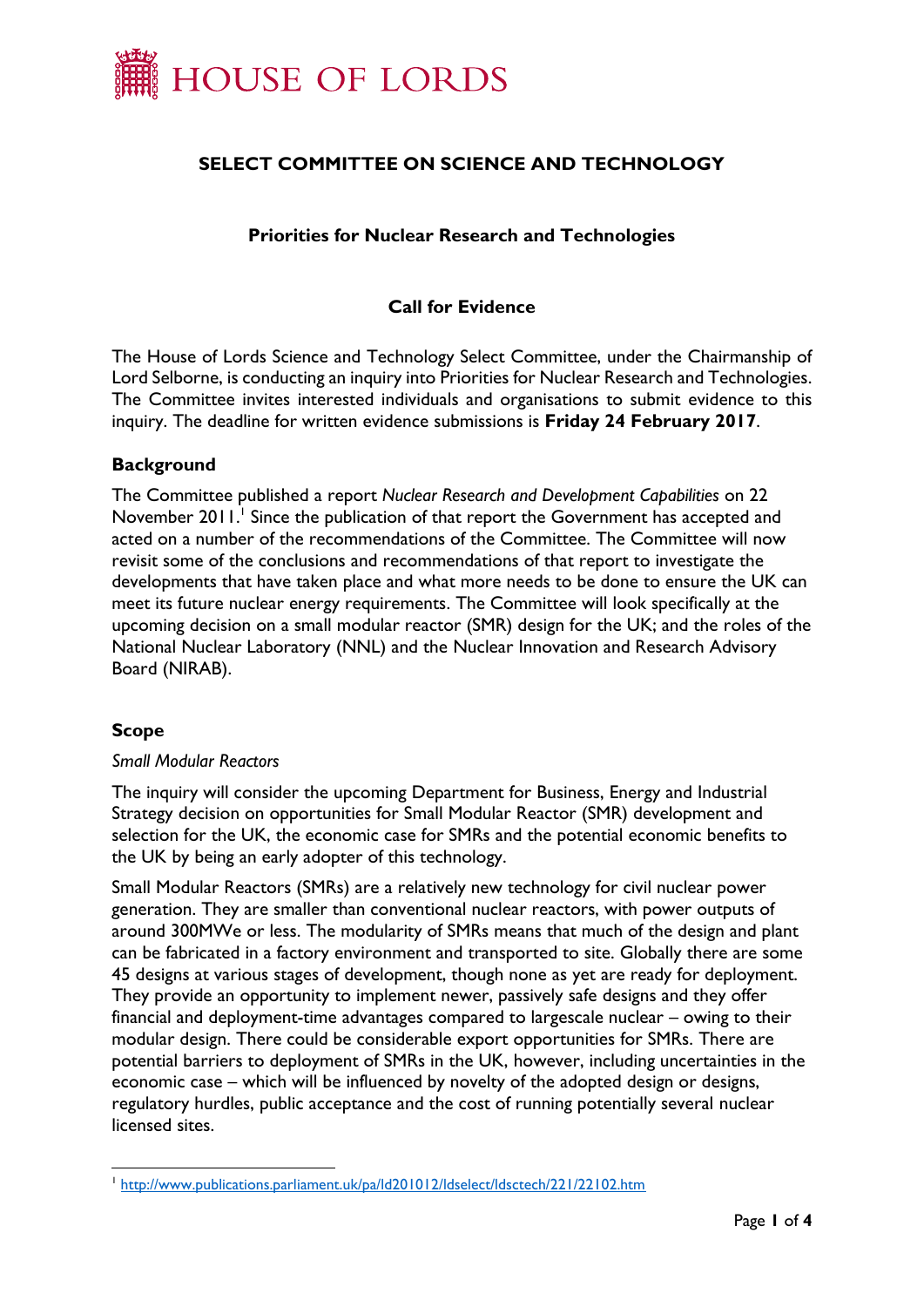In March 2016 the Government launched an SMR Competition to identify the best value SMR design for the UK, and a decision on the winner is expected imminently. In parallel with this competition the Government intends to develop an SMR roadmap setting out the policy framework for SMRs to help the UK achieve its energy objectives.<sup>2</sup>

# *Governance and Nuclear Strategy*

This inquiry will examine whether the current remit of the National Nuclear Laboratory (NNL) allows it to function with clarity and purpose benefitting the wider civil nuclear sector in the UK. This will include the ability of NNL to operate as a national laboratory through providing advice to Government on nuclear topics, driving innovation to address nuclear industry challenges, maintaining and growing the talent within nuclear research and development R&D, and providing the appropriate facility structure to support nuclear R&D programmes. The inquiry will examine what actions, if any, the Government needs to take in this area.

One of the recommendations of the Committee's 2011 report led to the establishment of the Nuclear Innovation and Research Advisory Board (NIRAB) in 2014 as a temporary advisory board in accordance with Cabinet Office guidance. The role of NIRAB was to advise Ministers, Government Departments and Agencies on issues related to nuclear research and innovation in the UK and to ensure that public R&D programmes were aligned to support industrial and energy policy.<sup>3</sup> Following the completion of its work it has now been disbanded, with its last meeting in December 2016, and no new body has taken its place.

The inquiry will collect evidence on the effectiveness of NIRAB and whether a permanent successor body needs to be established and if so what the role of this body should be and how it should be constituted.

# **Questions**

-

The Committee invites submissions on the following points, with practical examples and other evidence where possible.

**Please only answer those questions of relevance to you.** Please also do draw the Committee's attention to any relevant issues not captured in the specific questions below:

- 1. Where if anywhere do you believe that responsibility should lie for ensuring that the UK has a coherent and consistent long term policy for civil nuclear activities including international collaboration and, within the UK, for cost-effective and efficient articulation of the different elements of nuclear work?
- 2. The Government's industrial strategy green paper discusses a possible 'sector deal' for the nuclear sector.<sup>4</sup> How might the nuclear sector benefit from such a sector deal? What might a deal involve and who would be the leadership organisations within the sector for such a deal?

<sup>2</sup> <https://www.gov.uk/government/publications/small-modular-reactors-competition-phase-one>

<sup>3</sup> <http://www.nirab.org.uk/about-us/about-nirab/>

<sup>4</sup> [https://www.gov.uk/government/uploads/system/uploads/attachment\\_data/file/585273/building-our-industrial](https://www.gov.uk/government/uploads/system/uploads/attachment_data/file/585273/building-our-industrial-strategy-green-paper.pdf)[strategy-green-paper.pdf](https://www.gov.uk/government/uploads/system/uploads/attachment_data/file/585273/building-our-industrial-strategy-green-paper.pdf)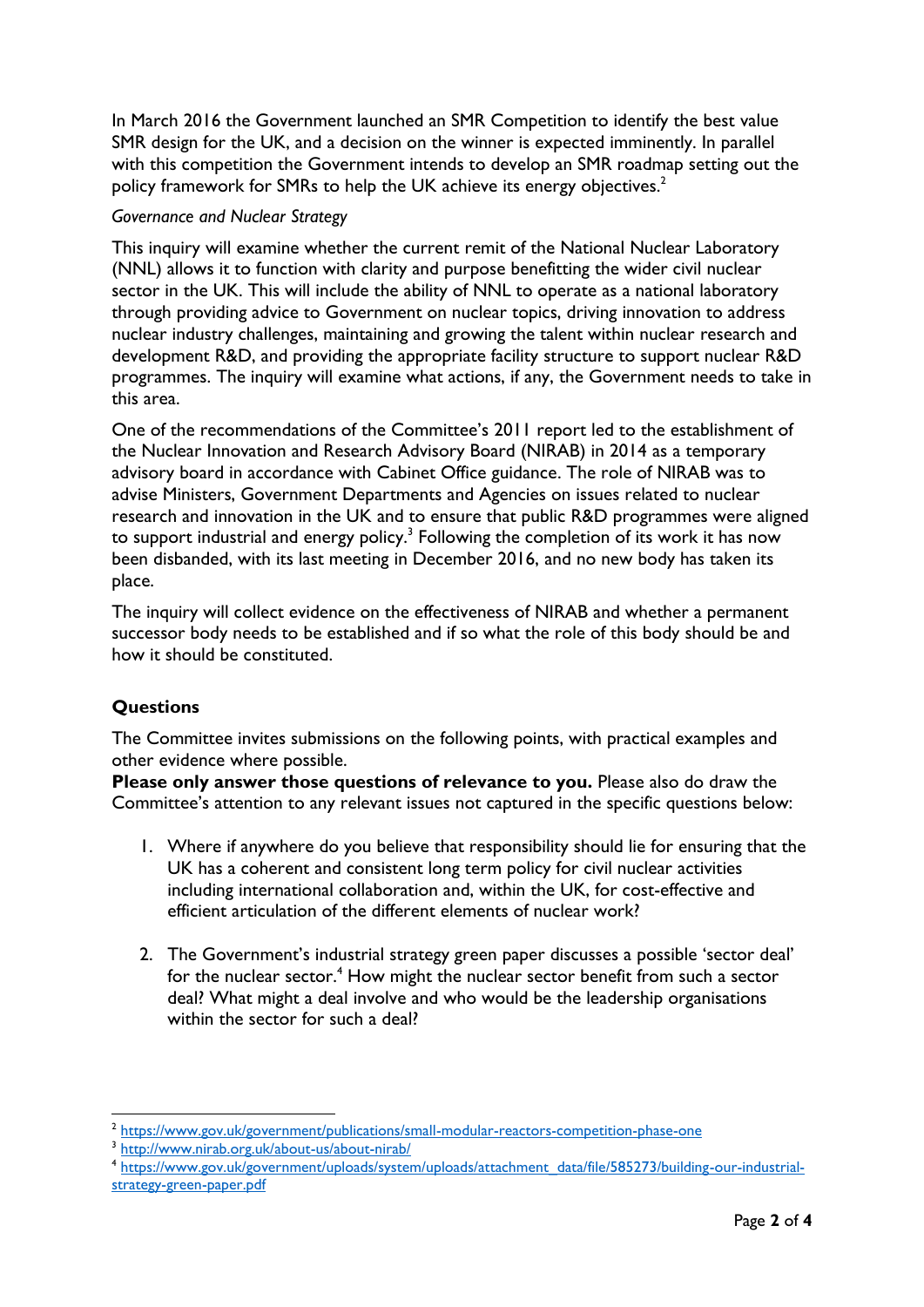### **SMRs**

- 3. What are the potential benefits, disadvantages and risks from the deployment of SMRs in the UK and more widely?
- 4. What is the scale of the global market opportunity for SMRs? What would the cost be if the UK does not take full advantage of the opportunities of SMRs?
- 5. Is the Government doing enough to fund research and development on SMRs, and to stimulate others to do so? Should it be doing more to coordinate UK actions including international engagement on SMR development and future deployment?
- 6. Are the criteria set out by the Government for the SMR competition appropriate? If not, what should the criteria be? What timescale should the Government be working to in choosing an appropriate SMR design for the UK?
- 7. Should the UK be involved in the development of Gen IV technology? If so, what funding and support should be put in place to place to help the UK establish a world leading position? Should our activity include development of one or more test reactors?

### **Governance**

- 8. Is the NNL fulfilling its remit appropriately? Can it deliver the required research to support the UK's future nuclear energy policies? How does it compare to equivalent organisations in other countries?
- 9. Is the remit of the National Nuclear Laboratory (NNL) suitable to provide research and development support to the UK nuclear sector? Is the current funding and governance model for the NNL appropriate to its role and remit?
- 10. Is there sufficient co-ordination between the bodies involved in nuclear research and, if not, how should it be improved? Who has oversight of the whole nuclear R&D landscape, including international activities?
- 11. Was the Nuclear Innovation and Research Advisor Board successful in carrying out its role? Is a permanent successor body to NIRAB required? If yes, what form should this body take and what should its role and remit be?

Respondents need not provide responses to all questions. **Equally, if there are any crucial issues not captured under the questions we pose, please highlight what they are and explain their salience.**

**The deadline for receiving written submissions is Friday 24 February 2017.** Public hearings will be held in February and March 2017. The Committee aims to report to the House, with recommendations in spring 2017. The report will receive a response from the Government, and may be debated in the House. **Instructions as to how to respond to this Call for Evidence can be found in Annex I overleaf.** 

**26 January 2017**